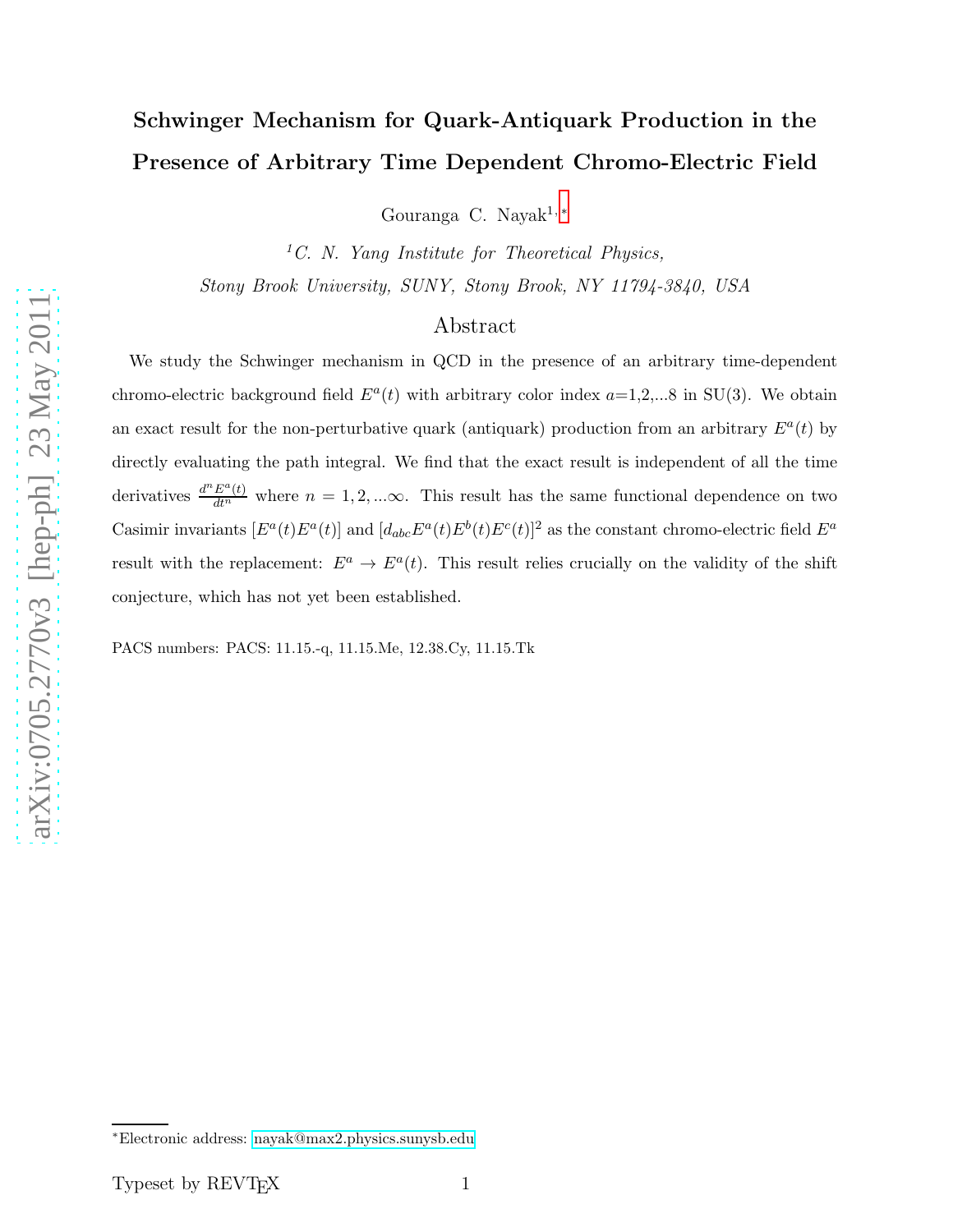In 1951 Schwinger derived an exact one-loop non-perturbative result for electron-positron pair production in QED from a constant electric field  $E$  by using the proper time method [\[1\]](#page-7-0). In QCD this result depends on two independent Casimir invariants in SU(3):  $C_1 = [E^a E^a]$ and  $C_2 = [d_{abc}E^aE^bE^c]^2$  where a, b, c=1,2,...8 [\[2](#page-7-1), [3\]](#page-7-2). Recently we have studied the Schwinger mechanism for gluon pair production in the presence of arbitrary time dependent chromoelectric field in [\[4,](#page-7-3) [5\]](#page-7-4). This technique is also applied in [\[6](#page-7-5)] to study path integration in QCD in the presence of arbitrary space-dependent (one dimensional) static color potential. This result relies crucially on the validity of the shift conjecture [\[7](#page-7-6)], which has not yet been established.

In this paper we study the Schwinger mechanism for quark-antiquark production in the presence of an arbitrary time-dependent chromo-electric background field  $E^a(t)$  with arbitrary color index  $a=1,2,...8$  in SU(3). We obtain an exact non-perturbative result for quark (antiquark) production from arbitrary  $E^a(t)$  by directly evaluating the path integral.

We obtain the following exact non-perturbative result for the probability of quark (antiquark) production per unit time, per unit volume and per unit transverse momentum from an arbitrary time dependent chromo-electric field  $E^a(t)$  with arbitrary color index  $a=1,2,...8$ in  $SU(3)$ :

<span id="page-1-0"></span>
$$
\frac{dW_{q(\bar{q})}}{dt d^3x d^2p_T} = -\frac{1}{4\pi^3} \sum_{j=1}^3 |g\Lambda_j(t)| \ln[1 - e^{-\frac{\pi(p_T^2 + m^2)}{|g\Lambda_j(t)|}}]. \tag{1}
$$

In the above equation  $m$  is the mass of the quark and

<span id="page-1-1"></span>
$$
\Lambda_1(t) = \sqrt{\frac{C_1(t)}{3}} \cos \theta(t); \quad \Lambda_{2,3}(t) = \sqrt{\frac{C_1(t)}{3}} \cos (2\pi/3 \pm \theta(t)); \quad \cos^2 3\theta(t) = \frac{3C_2(t)}{C_1^3(t)}, \quad (2)
$$

where

$$
C_1(t) = [E^a(t)E^a(t)]; \quad C_2(t) = [d_{abc}E^a(t)E^b(t)E^c(t)]^2
$$
\n(3)

are two independent time-dependent Casimir/gauge invariants in SU(3).

This result has the remarkable feature that it is independent of all the time derivatives  $\frac{d^n E^a(t)}{dt^n}$  and has the same functional form as the constant chromo-electric field  $E^a$  result [\[2\]](#page-7-1) with:  $E^a \to E^a(t)$ .

Now we will present a derivation of eq. [\(1\)](#page-1-0).

The Lagrangian density for a quark (antiquark) in the presence of background chromo field  $A^a_\mu(x)$  is given by

$$
\mathcal{L} = \bar{\psi}^j(x)[\delta_{jk}\hat{p} - gT^a_{jk}A^a(x) - \delta_{jk}m]\psi^k(x) = \bar{\psi}^j(x)M_{jk}[A]\psi^k(x)
$$
\n(4)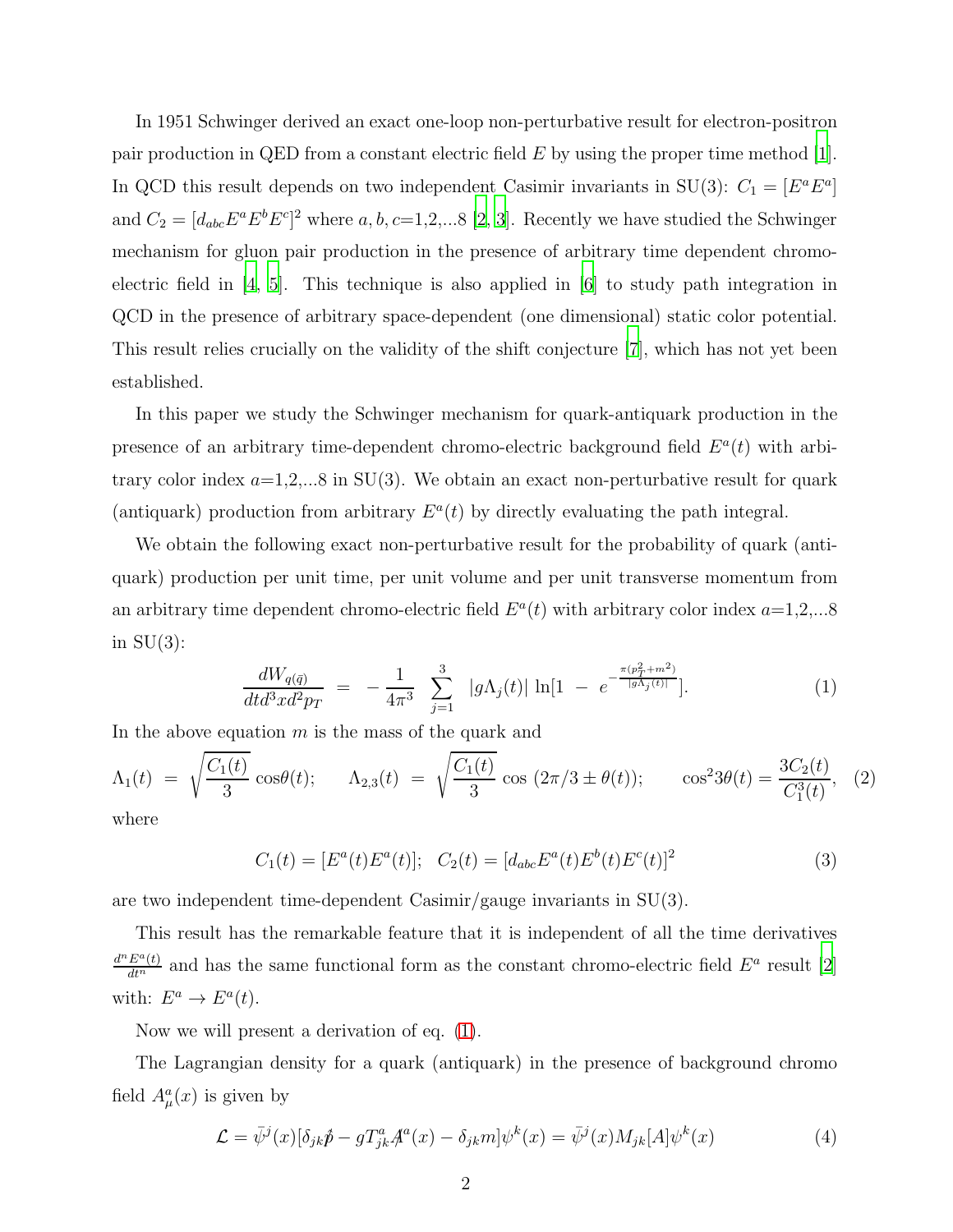where  $a=1,2,...8$  and  $j, k=1,2,3$ . The vacuum-to-vacuum transition amplitude is given by

$$
\langle 0|0 \rangle = \frac{Z[A]}{Z[0]} = \frac{\int [d\bar{\psi}][d\psi] e^{i\int d^4x \ \bar{\psi}^j(x)M_{jk}[A]\psi^k(x)}}{\int [d\bar{\psi}][d\psi] e^{i\int d^4x \ \bar{\psi}^j(x)M_{jk}[0]\psi^k(x)}} = \frac{\text{Det}[M[A]]}{\text{Det}[M[0]]} = e^{iS} \tag{5}
$$

which gives

<span id="page-2-0"></span>
$$
S = -i \text{Tr} \ln[\delta_{jk} \hat{p} - g T^a_{jk} \mathcal{A}^a(x) - \delta_{jk} m] + i \text{Tr} \ln[\delta_{jk} \hat{p} - \delta_{jk} m]. \tag{6}
$$

Since the trace is invariant under transposition we find

<span id="page-2-1"></span>
$$
S = -i \text{Tr} \ln[\delta_{jk} \hat{p} - g T^a_{jk} \mathcal{A}^a(x) + \delta_{jk} m] + i \text{Tr} \ln[\delta_{jk} \hat{p} + \delta_{jk} m]. \tag{7}
$$

Adding eqs. [\(6\)](#page-2-0) and [\(7\)](#page-2-1) we find

<span id="page-2-2"></span>
$$
S = -\frac{i}{2} \text{Tr} \ln[(\delta_{jk}\hat{p} - gT_{jk}^a A^a(x))^2 - \delta_{jk}m^2] + \frac{i}{2} \text{Tr} \ln[\delta_{jk}(\hat{p}^2 - m^2)] \tag{8}
$$

where

$$
\text{Tr}\mathcal{O} = \text{tr}_{\text{Dirac}} \text{tr}_{\text{color}} \int d^4x < x|\mathcal{O}|x \, > \tag{9}
$$

Since it is convenient to work with the exponential of the trace we write

$$
\ln\left(\frac{a}{b}\right) = \int_0^\infty \frac{ds}{s} \left[e^{-is(b-i\epsilon)} - e^{-is(a-i\epsilon)}\right].\tag{10}
$$

Hence we find from eq. [\(8\)](#page-2-2)

<span id="page-2-4"></span>
$$
S = \frac{i}{2} \text{tr}_{\text{Dirac}} \text{tr}_{\text{color}} \int d^4 x
$$
  

$$
< x \big| \int_0^\infty \frac{ds}{s} [e^{-is[(\delta_{jk}\hat{p} - gT_{jk}^a A^a(x))^2 + \frac{g}{2}\sigma^{\mu\nu} T_{jk}^a F_{\mu\nu}^a - \delta_{jk} m^2 - i\epsilon]} - e^{-is[\delta_{jk}(\hat{p}^2 - m^2) - i\epsilon]}] |x > . \quad (11)
$$

We assume the arbitrary time dependent chromo-electric field  $E^a(t)$  to be along the beam direction (say along the z-axis) and choose the axial gauge  $A_3^a = 0$  so that only

<span id="page-2-3"></span>
$$
A_0^a(t, z) = -E^a(t)z
$$
 (12)

is non-vanishing. Using eq. [\(12\)](#page-2-3) in [\(11\)](#page-2-4) and evaluating the Dirac trace by using

<span id="page-2-5"></span>
$$
(\gamma^0 \gamma^3)_{\text{eigenvalues}} = (\lambda_1, \lambda_2, \lambda_3, \lambda_4) = (1, 1, -1, -1)
$$
\n(13)

we find

$$
S = \frac{i}{2} \sum_{l=1}^{4} \text{tr}_{\text{color}} \int_{0}^{\infty} \frac{ds}{s} \int dt < t | \int dx < x | \int dy < y | \int dz < z |
$$
  

$$
e^{-is\left[ \left(\frac{\delta_{jk}}{i} \frac{d}{dt} + g T^{a}_{jk} E^{a}(t) z\right)^{2} - \hat{p}_{z}^{2} - \hat{p}_{T}^{2} + ig\lambda_{l} T^{a}_{jk} E^{a}(t) - m^{2} - i\epsilon \right]} - e^{-is\left(\delta_{jk}(\hat{p}^{2} - m^{2}) - i\epsilon\right)} |z > |y > |x > |t > (14)
$$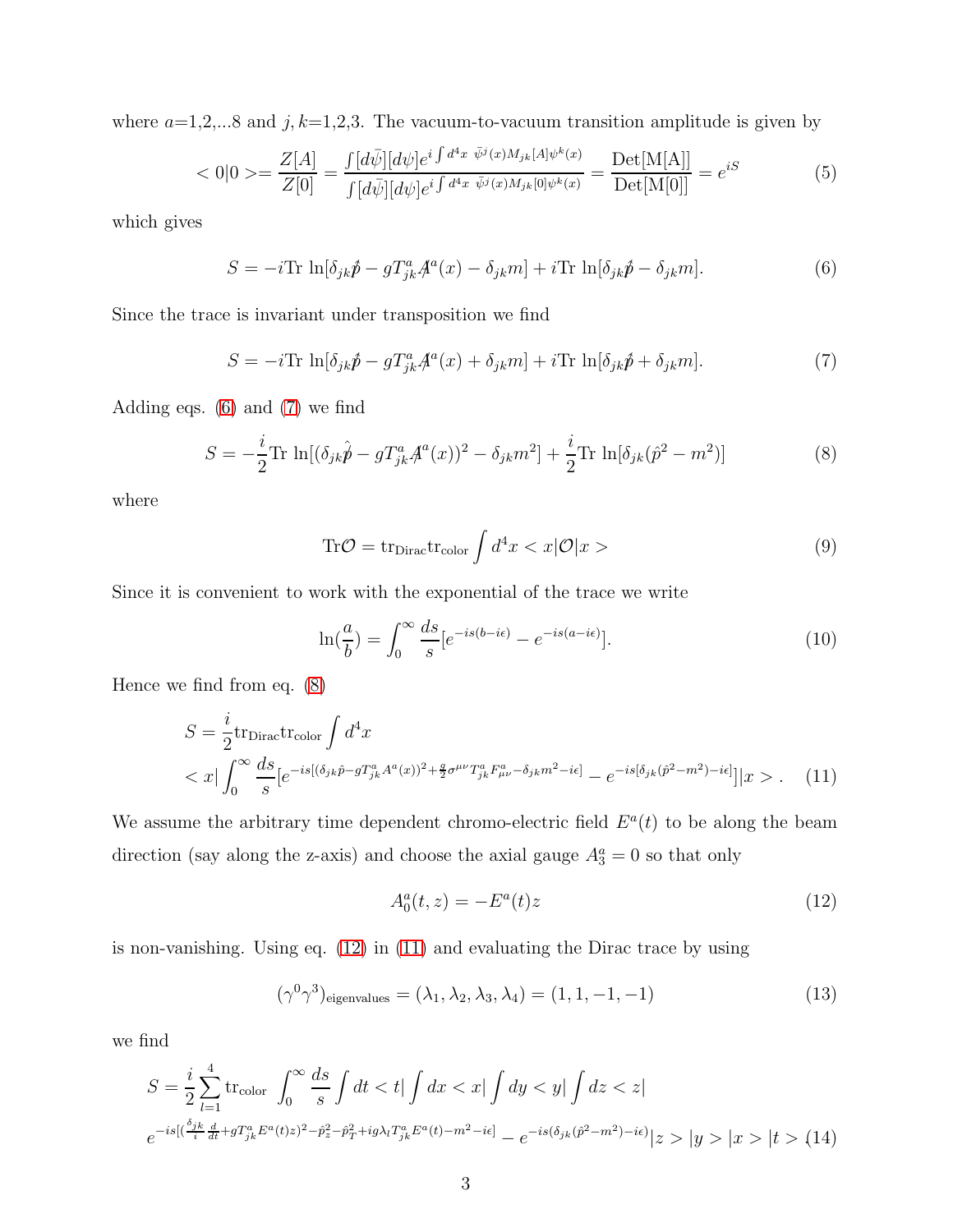We write this in the color matrix notation

$$
S = \frac{i}{2} \sum_{l=1}^{4} \text{tr}_{\text{color}} \left[ \int_{0}^{\infty} \frac{ds}{s} \int dt < t \right] \int dx < x \left| \int dy < y \right| \int dz < z \left| \int dz \right| \left| \int dz \right| \left| \int dz \right| \left| \int dz \right| \left| \int dz \right| \left| \int dz \right| \left| \int dz \right| \left| \int dz \right| \left| \int dz \right| \left| \int dz \right| \left| \int dz \right| \left| \int dz \right| \left| \int dz \right| \left| \int dz \right| \left| \int dz \right| \left| \int dz \right| \left| \int dz \right| \left| \int dz \right| \left| \int dz \right| \left| \int dz \right| \left| \int dz \right| \left| \int dz \right| \left| \int dz \right| \left| \int dz \right| \left| \int dz \right| \left| \int dz \right| \left| \int dz \right| \left| \int dz \right| \left| \int dz \right| \left| \int dz \right| \left| \int dz \right| \left| \int dz \right| \left| \int dz \right| \left| \int dz \right| \left| \int dz \right| \left| \int dz \right| \left| \int dz \right| \left| \int dz \right| \left| \int dz \right| \left| \int dz \right| \left| \int dz \right| \left| \int dz \right| \left| \int dz \right| \left| \int dz \right| \left| \int dz \right| \left| \int dz \right| \left| \int dz \right| \left| \int dz \right| \left| \int dz \right| \left| \int dz \right| \left| \int dz \right| \left| \int dz \right| \left| \int dz \right| \left| \int dz \right| \left| \int dz \right| \left| \int dz \right| \left| \int dz \right| \left| \int dz \right| \left| \int dz \right| \left| \int dz \right| \left| \int dz \right| \left| \int dz \right| \left| \int dz \right| \left| \int dz \right| \left| \int dz \right| \left| \int dz \right| \left| \int dz \right| \left| \int dz \right| \left| \int dz \right| \left| \int dz \right| \left| \int dz \right| \left| \int dz \right| \left| \int dz \right| \left| \int dz \right| \left| \int dz \right
$$

where

$$
M_{jk}(t) = T_{jk}^a E^a(t). \tag{16}
$$

Inserting complete set of  $|p_T| >$  states (using  $\int d^2p_T |p_T| >$   $\le$   $p_T | = 1$ ) we find from the above equation

$$
S^{(1)} = \frac{i}{2(2\pi)^2} \sum_{l=1}^4 \text{tr}_{\text{color}} \left[ \int_0^\infty \frac{ds}{s} \int d^2 x_T \int d^2 p_T e^{is(p_T^2 + m^2 + i\epsilon)} \right]
$$

$$
\left[ \int_{-\infty}^{+\infty} dt < t \right] \int_{-\infty}^{+\infty} dz < z \left[ e^{-is\left[ \left(\frac{1}{i}\frac{d}{dt} + gM(t)z\right)^2 - \hat{p}_z^2 + ig\lambda_l M(t) \right]} \right] |z > |t > - \int dt \int dz \frac{1}{4\pi s} \right] j_k \tag{17}
$$

where we have used the normalization  $\langle q|p\rangle = \frac{1}{\sqrt{2}}$  $\frac{1}{2\pi}e^{iqp}$ . At this stage we use the shift theorem [\[7\]](#page-7-6) and find

<span id="page-3-0"></span>
$$
S^{(1)} = \frac{i}{2(2\pi)^2} \sum_{l=1}^4 \text{tr}_{\text{color}} \left[ \int_0^\infty \frac{ds}{s} \int d^2 x_T \int d^2 p_T e^{is(p_T^2 + m^2 + i\epsilon)} \left[ \int_{-\infty}^{+\infty} dt < t \right] \int_{-\infty}^{+\infty} dz
$$
\n
$$
< z + \frac{i}{gM(t)} \frac{d}{dt} |e^{-is[g^2 M^2(t)z^2 - \hat{p}_z^2 + ig\lambda_l M(t)]} |z + \frac{i}{gM(t)} \frac{d}{dt} > |t > -\int dt \int dz \frac{1}{4\pi s} \left| \right|_{jk} \tag{18}
$$

where the z integration must be performed from  $-\infty$  to  $+\infty$  for the shift theorem to be applicable.

Note that a state vector  $|z + \frac{i}{a(x)}|$  $a(t)$  $\frac{d}{dt}$  > which contains a derivative operator is not familiar in physics. However, the state vector  $|z + \frac{i}{a(z)}|$  $a(t)$  $\frac{d}{dt}$  > contains the derivative  $\frac{d}{dt}$  not  $\frac{d}{dz}$ . Hence the state vector is defined in the z-space with  $\frac{d}{dt}$  acting as a c-number shift in z-coordinate (not a c-number shift in t-coordinate). To see how one operates with such state vector we find

$$
\langle z + \frac{i}{a(t)} \frac{d}{dt} | p_z > f(t) = \frac{1}{\sqrt{2\pi}} e^{i(z + \frac{i}{a(t)} \frac{d}{dt}) p_z} f(t) = \frac{1}{\sqrt{2\pi}} e^{iz p_z} e^{-\frac{p_z}{a(t)} \frac{d}{dt}} f(t).
$$
(19)

Inserting complete sets of  $|p_z\rangle$  states (using  $\int dp_z |p_z\rangle \langle p_z| = 1$ ) in eq. [\(18\)](#page-3-0) we find

<span id="page-3-1"></span>
$$
S^{(1)} = \frac{i}{2(2\pi)^2} \sum_{l=1}^4 \int_0^\infty \frac{ds}{s} \int d^2x \, \int d^2p \, \text{d}^2p \, \text{d}^2p \, \text{d}^2p \, \text{d}^2p \, \text{d}^2p \, \text{d}^2p \, \text{d}^2p \, \text{d}^2p \, \text{d}^2p \, \text{d}^2p \, \text{d}^2p \, \text{d}^2p \, \text{d}^2p \, \text{d}^2p \, \text{d}^2p \, \text{d}^2p \, \text{d}^2p \, \text{d}^2p \, \text{d}^2p \, \text{d}^2p \, \text{d}^2p \, \text{d}^2p \, \text{d}^2p \, \text{d}^2p \, \text{d}^2p \, \text{d}^2p \, \text{d}^2p \, \text{d}^2p \, \text{d}^2p \, \text{d}^2p \, \text{d}^2p \, \text{d}^2p \, \text{d}^2p \, \text{d}^2p \, \text{d}^2p \, \text{d}^2p \, \text{d}^2p \, \text{d}^2p \, \text{d}^2p \, \text{d}^2p \, \text{d}^2p \, \text{d}^2p \, \text{d}^2p \, \text{d}^2p \, \text{d}^2p \, \text{d}^2p \, \text{d}^2p \, \text{d}^2p \, \text{d}^2p \, \text{d}^2p \, \text{d}^2p \, \text{d}^2p \, \text{d}^2p \, \text{d}^2p \, \text{d}^2p \, \text{d}^2p \, \text{d}^2p \, \text{d}^2p \, \text{d}^2p \, \text{d}^2p \, \text{d}^2p \, \text{d}^2p \, \text{d}^2p \, \text{d}^2p \, \text{d}^2p \, \text{d}^2p \, \text{d}^2p \, \text{d}^2p \, \text{d}^2p \, \text{d}^2p \, \text
$$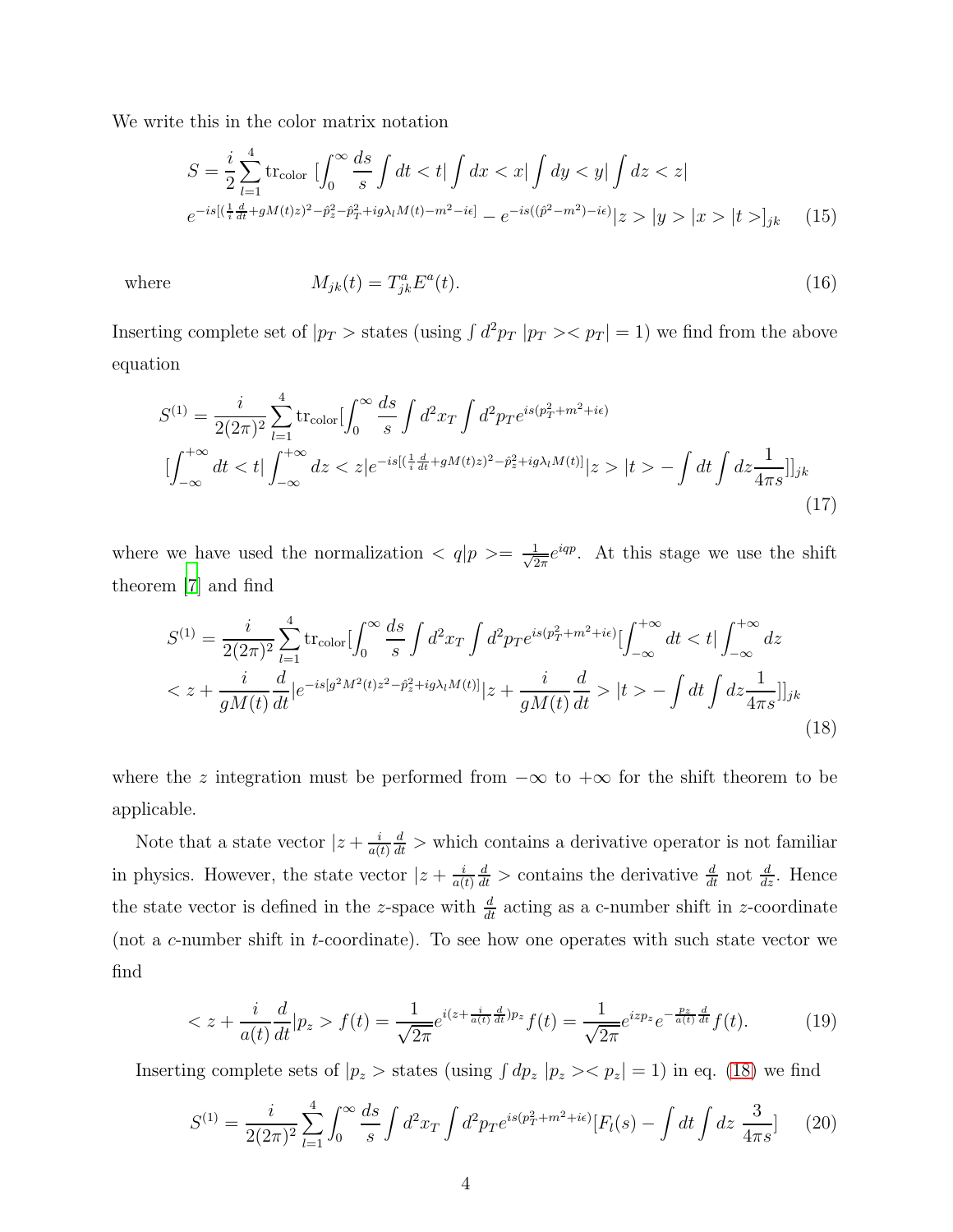where

$$
F_l(s) = \frac{1}{(2\pi)} \text{tr}_{\text{color}} \left[ \int_{-\infty}^{+\infty} dt < t \right] \int_{-\infty}^{+\infty} dz \int dp_z \int dp'_z \ e^{izp_z} e^{-\frac{1}{gM(t)} \frac{d}{dt} p_z} \\ < p_z |e^{is[-g^2 M^2(t)z^2 + \hat{p}_z^2 - i\lambda_l gM(t)]} |p'_z > e^{\frac{1}{gM(t)} \frac{d}{dt} p'_z} e^{-izp'_z} |t >]_{jk} . \tag{21}
$$

It can be seen that the exponential  $e^{-\frac{1}{gM(t)}\frac{d}{dt}p_z}$  contains the derivative  $\frac{d}{dt}$  which operates on  $\langle p_z|e^{is[-g^2M^2(t)z^2+\hat{p}_z^2-i\lambda_l gM(t)]}|p'_z\rangle$  hence we can not move  $e^{-\frac{1}{gM(t)}\frac{d}{dt}p_z}$  to the right. We insert more complete set of  $t$  states to find

$$
F_{l}(s) = \frac{1}{(2\pi)} \text{tr}_{\text{color}} \left[ \int_{-\infty}^{+\infty} dt \int_{-\infty}^{+\infty} dz \int dp_{z} \int dp'_{z} \int dt' \int dt'' < t |e^{izp_{z}} e^{-\frac{1}{gM(t)} \frac{d}{dt}p_{z}}| t' > \n< t' | < p_{z} |e^{is[-g^{2}M^{2}(t)z^{2} + \hat{p}_{z}^{2} - i\lambda_{l}gM(t)]} |p'_{z}| > |t'' > < t'' |e^{\frac{1}{gM(t)} \frac{d}{dt}p'_{z}} e^{-izp'_{z}}|t >]_{jk}
$$
\n
$$
= \frac{1}{(2\pi)} \text{tr}_{\text{color}} \left[ \int_{-\infty}^{+\infty} dt \int_{-\infty}^{+\infty} dz \int dp_{z} \int dp'_{z} \int dt' < t |e^{izp_{z}} e^{-\frac{1}{gM(t)} \frac{d}{dt}p_{z}}|t' > \n< p_{z} |e^{is[-g^{2}M^{2}(t')z^{2} + \hat{p}_{z}^{2} - i\lambda_{l}gM(t')]}|p'_{z}| > < t' |e^{\frac{1}{gM(t)} \frac{d}{dt}p'_{z}} e^{-izp'_{z}}|t| >_{jk}.
$$
\n(22)

Inserting more complete sets of states as appropriate we find

$$
F_{l}(s) = \frac{1}{(2\pi)} \text{tr}_{\text{color}} \left[ \int_{-\infty}^{+\infty} dt \int_{-\infty}^{+\infty} dz \int dp_{z} \int dp'_{z} \int dt' \int dp_{0} \int dp'_{0} \int dz' \int dz''
$$
  

$$
\int dp''_{0} \int dp'''_{0} < t|p_{0} > e^{izp_{z}} < p_{0}|e^{-\frac{1}{gh(t)}\frac{d}{dt}p_{z}}|p'_{0} > < p'_{0}|t' > < p_{z}|z' > < z'|
$$
  

$$
e^{is[-g^{2}M^{2}(t')z^{2}+\hat{p}_{z}^{2}-i\lambda_{l}gM(t')]}\left|z'' > < z''|p'_{z} > < t'|p''_{0} > < p''_{0}|e^{\frac{1}{gh(t)}\frac{d}{dt}p'_{z}}|p''_{0} > e^{-izp'_{z}} < p'''_{0}|t >]_{jk}
$$
  

$$
= \frac{1}{(2\pi)^{4}} \text{tr}_{\text{color}} \left[ \int_{-\infty}^{+\infty} dt \int_{-\infty}^{+\infty} dz \int dp_{z} \int dp'_{z} \int dt' \int dp_{0} \int dp'_{0} \int dz' \int dz''
$$
  

$$
\int dp''_{0} \int dp''_{0} e^{itp_{0}} e^{izp_{z}} < p_{0}|e^{-\frac{1}{gh(t)}\frac{d}{dt}p_{z}}|p'_{0} > e^{-it'p'_{0}} e^{-iz'p_{z}}
$$
  

$$
< z'|e^{is[-g^{2}M^{2}(t')z^{2}+\hat{p}_{z}^{2}-i\lambda_{l}gM(t')]}\left|z'' > e^{iz''p'_{z}} e^{it'p''_{0}} < p''_{0}|e^{\frac{1}{gh(t)}\frac{d}{dt}p'_{z}}|p'''_{0} > e^{-izp'_{z}} e^{-itp'''_{0}}\right]_{jk}.
$$
 (23)

It can be seen that all the expressions in the above equation are independent of  $t$  except  $e^{it(p_0-p_0'')}$ . This can be seen as follows

$$
\langle p_0 | f(t) \frac{d}{dt} | p'_0 \rangle = \int dt' \int dt'' \int dp_0'''' \langle p_0 | t' \rangle \langle t' | f(t) | t'' \rangle \langle t'' | p_0''' \rangle \langle p_0''' | \frac{d}{dt} | p'_0 \rangle
$$
  
= 
$$
\int dt' \int dt'' \int dp_0'''' e^{-it'p_0} \delta(t' - t'') f(t'') e^{it'' p_0'''} i p'_0 \delta(p_0'''' - p'_0) = i p'_0 \int dt' e^{-it'(p_0 - p'_0)} f(t')
$$
 (24)

which is independent of t and  $\frac{d}{dt}$ . Hence by using the cyclic property of trace we can take the matrix  $\left[ \langle p''_0 | e^{\frac{1}{gM(t)} \frac{d}{dt} p_z} | p'''_0 \rangle \right]_{jk}$  to the left. The t integration is now easy  $\left( \int_{-\infty}^{+\infty} dt e^{it(p_0 - p''_0)} \right)$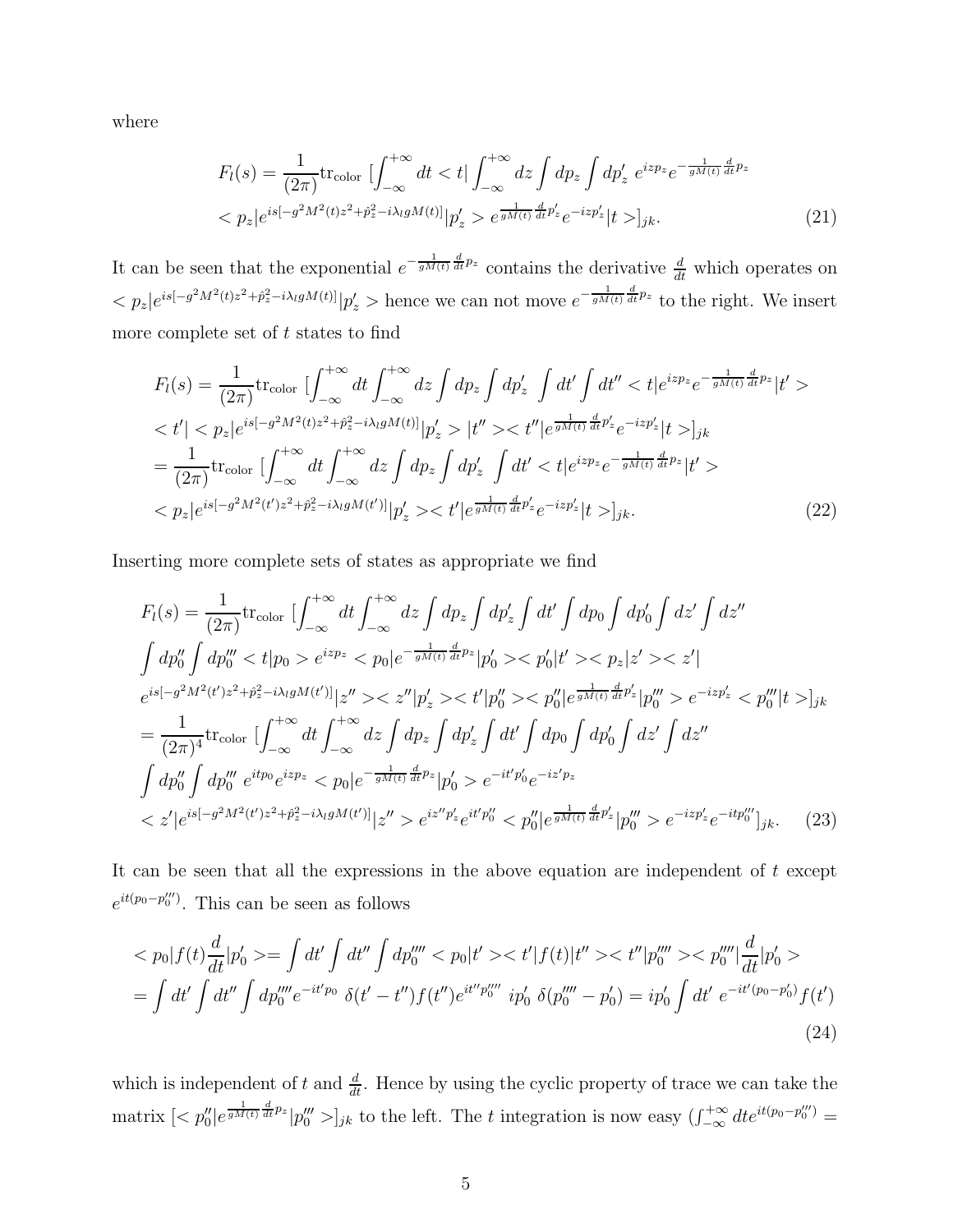$2\pi\delta(p_0-p_0''')$  which gives

$$
F_l(s) = \frac{1}{(2\pi)^3} \text{tr}_{\text{color}} \left[ \int_{-\infty}^{+\infty} dz \int dp_z \int dp'_z \int dt' \int dp_0 \int dp'_0 \int dz' \int dz'' \int dp''_0 e^{izp_z} < p''_0 |e^{\frac{1}{gM(t)}\frac{d}{dt}p'_z}|p_0> < p_0 |e^{-\frac{1}{gM(t)}\frac{d}{dt}p_z}|p'_0> e^{-iz'p_z}e^{-it'p'_0} < z' |e^{is[-g^2M^2(t')z^2 + \hat{p}_z^2 - i\lambda_l gM(t')]}\big|z''> e^{it'p''_0} e^{iz''p'_z} e^{-izp'_z}\big]_{jk}.
$$
 (25)

As advertised earlier we must integrate over z from  $-\infty$  to  $+\infty$  for the shift theorem to be applicable [\[7](#page-7-6)]. The matrix element  $\langle z'|e^{-is[-g^2M^2(t)z^2+\hat{p}_z^2-i\lambda_l gM(t)]}|z''\rangle$  is independent of the z variable (it depends on  $z'$  and  $z''$  variables). Hence we can perform the z integration easily by using  $\int_{-\infty}^{+\infty} dz e^{iz(p_z - p'_z)} = 2\pi \delta(p_z - p'_z)$  to find

$$
F_l(s) = \frac{1}{(2\pi)^2} \text{tr}_{\text{color}} \left[ \int dp_z \int dt' \int dp_0 \int dp'_0 \int dz' \int dp''_0
$$
  

$$
< p''_0 | e^{\frac{1}{gM(t)} \frac{d}{dt} p_z} | p_0 > < p_0 e^{-\frac{1}{gM(t)} \frac{d}{dt} p_z} | p'_0 > e^{-iz'p_z} e^{-ip'_0 t'} < z' | e^{is[-g^2 M^2(t')z^2 + \hat{p}_z^2 - i\lambda_l gM(t')] } | z'' >
$$
  

$$
e^{ip''_0 t'} e^{iz''p_z} |_{jk}.
$$
 (26)

Using the completeness relation  $\int dp_0|p_0\rangle \langle p_0| = 1$  we obtain

<span id="page-5-0"></span>
$$
F_l(s) = \frac{1}{(2\pi)^2} \text{tr}_{\text{color}} \left[ \int dp_z \int dt' \int dp'_0 \int dz' \int dz''
$$
  

$$
e^{-iz'p_z} < z'|e^{is[-g^2M^2(t')z^2 + \hat{p}_z^2 - i\lambda_l gM(t')] } |z''>e^{iz''p_z} |_{jk}.
$$
 (27)

Since the color matrix  $M_{jk}(t) = T_{jk}^a E^a(t)$  is antisymmetric it can be diagonalized [\[2](#page-7-1)] by an orthogonal matrix  $U_{jk}(t)$ . The eigenvalues

$$
[M_{jk}(t)]_{\text{eigenvalues}} = [T_{jk}^a E^a(t)]_{\text{eigenvalues}} = (\Lambda_1(t), \ \Lambda_2(t), \ \Lambda_3(t)) \tag{28}
$$

can be found by evaluating the traces of  $M(t)$ ,  $M^2(t)$  and  $Det[M(t)]$  respectively:

$$
\Lambda_1(t) + \Lambda_2(t) + \Lambda_3(t) = 0; \qquad \Lambda_1^2(t) + \Lambda_2^2(t) + \Lambda_3^2(t) = \frac{E^a(t)E^a(t)}{2},
$$

$$
\Lambda_1(t)\Lambda_2(t)\Lambda_3(t) = \frac{1}{12}[d_{abc}E^a(t)E^b(t)E^c(t)]
$$
(29)

the solution of which is given by eq. [\(2\)](#page-1-1).

Using these eigen values we perform the color trace in eq. [\(27\)](#page-5-0) to find

<span id="page-5-1"></span>
$$
F_l(s) = \frac{1}{(2\pi)^2} \sum_{j=1}^3 \int dp_z \int dt' \int dp'_0 \int dz' \int dz'' e^{-iz'p_z} \langle z'|e^{is[-g^2\Lambda_j^2(t')z^2 + \hat{p}_z^2 - i\lambda_l g\Lambda_j(t')]}\rangle z'' > e^{iz''p_z}.
$$
\n(30)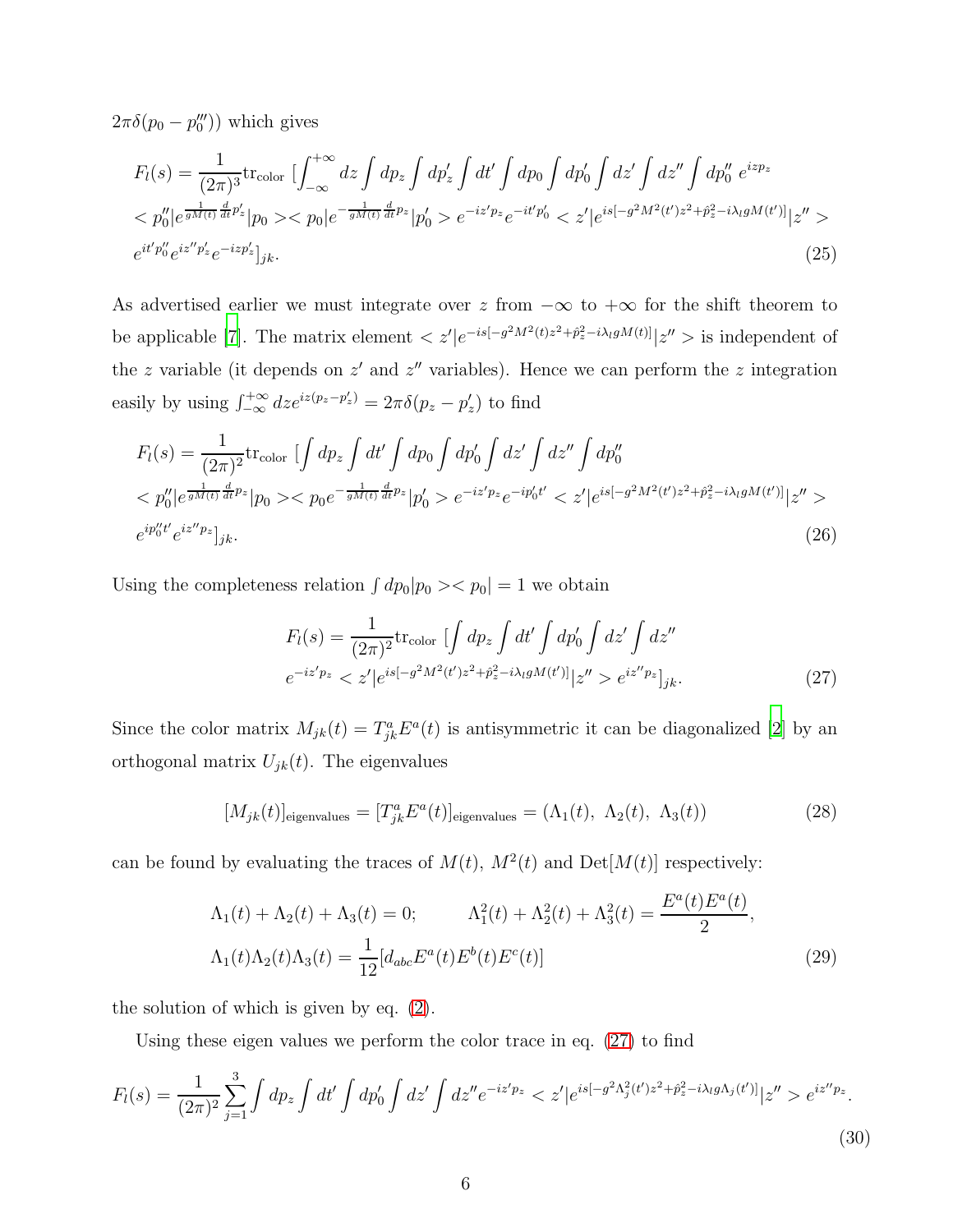The above equation boils down to usual harmonic oscillator,  $\omega^2(t)z^2 + \hat{p}_z^2$ , with the constant frequency  $\omega$  replaced by time dependent frequency  $\omega(t)$ . The harmonic oscillator wave function

$$
\langle z | n_t \rangle = \psi_n(z) = \left(\frac{\omega(t)}{\pi}\right)^{1/4} \frac{1}{(2^n n!)^{1/2}} H_n(z \sqrt{\omega(t)}) e^{-\frac{\omega(t)}{2} z^2} \tag{31}
$$

 $(H_n)$  being the Hermite polynomial) is normalized

<span id="page-6-0"></span>
$$
\int dz | < z | n_t > |^2 = 1. \tag{32}
$$

Inserting a complete set of harmonic oscillator states (by using  $\sum_n |n_t\rangle < n_t$ ) in eq. [\(30\)](#page-5-1) we find

<span id="page-6-1"></span>
$$
F_l(s) = \frac{1}{(2\pi)^2} \sum_n \sum_{j=1}^3 \int dp_z \int dt' \int dp'_0 \int dz' \int dz'' e^{-iz'p_z} \langle z'|n_{t'} \rangle e^{(-sg\Lambda_j(t')(2n+1) + s\lambda_l g\Lambda_j(t'))}
$$
  

$$
\langle n_{t'}|z'' \rangle e^{iz''p_z} = \frac{1}{(2\pi)} \sum_n \sum_{j=1}^3 \int dt \int dp_0 \int dz \, | \langle z|n_t \rangle |^2 e^{(-sg\Lambda_j(t)(2n+1) + s\lambda_l g\Lambda_j(t))}
$$
  

$$
= \frac{1}{(2\pi)} \sum_n \text{tr}_{color} \left[ \int dt \int dp_0 \, e^{(-s(2n+1)gM(t) + sg\lambda_l M(t))} \right]_{jk}
$$
(33)

where we have used eq. [\(32\)](#page-6-0). The Lorentz force equation in color space,  $\delta_{jk}dp_{\mu}$  =  $g T_{jk}^a F_{\mu\nu}^a dx^{\nu}$ , gives (when the chromo-electric field is along the z-axis, eq. [\(12\)](#page-2-3)),  $\delta_{jk}dp_0 =$  $gT_{jk}^a E^a(t)dz = gM_{jk}(t)dz$ . Using this in eq. [\(33\)](#page-6-1) we obtain

$$
F_l(s) = \frac{1}{(2\pi)} \sum_{j=1}^3 \int dt \int dz \ g \Lambda_j(t) \frac{e^{sg\lambda_l \Lambda_j(t)}}{2\sinh(\text{sg}\Lambda_j(t))}.
$$
 (34)

Using this expression of  $F_l(s)$  in eq. [\(20\)](#page-3-1) and summing over l (by using the eigen values of the Dirac matrix from eq. [\(13\)](#page-2-5)) we find

$$
S = \frac{i}{8\pi^3} \sum_{j=1}^3 \int_0^\infty \frac{ds}{s} \int d^4x \int d^2p_T e^{is(p_T^2 + m^2 + i\epsilon)} [g\Lambda_j(t) \frac{\cosh(sg\Lambda_j(t))}{\sinh(sg\Lambda_j(t))} - \frac{1}{s}].
$$
 (35)

The imaginary part of the above effective action gives real particle pair production. The s-contour integration is straight forward  $|1-3, 8|$ . Using the series expansion

$$
\frac{1}{\sinh x} = \frac{1}{x} + 2x \sum_{n=1}^{\infty} \frac{(-1)^n}{\pi^2 n^2 + x^2}
$$
 (36)

we perform the s-contour integration around the pole  $s = \frac{i n \pi}{\log(10)}$  $\frac{i n \pi}{|g \Lambda_j(t)|}$  to find

$$
W = 2\text{Im}S = \frac{1}{4\pi^3} \sum_{j=1}^3 \sum_{n=1}^\infty \frac{1}{n} \int d^4x \int d^2p_T |g\Lambda_j(t)| e^{-n\pi \frac{(p_T^2 + m^2)}{|g\Lambda_j(t)|}}.
$$
 (37)